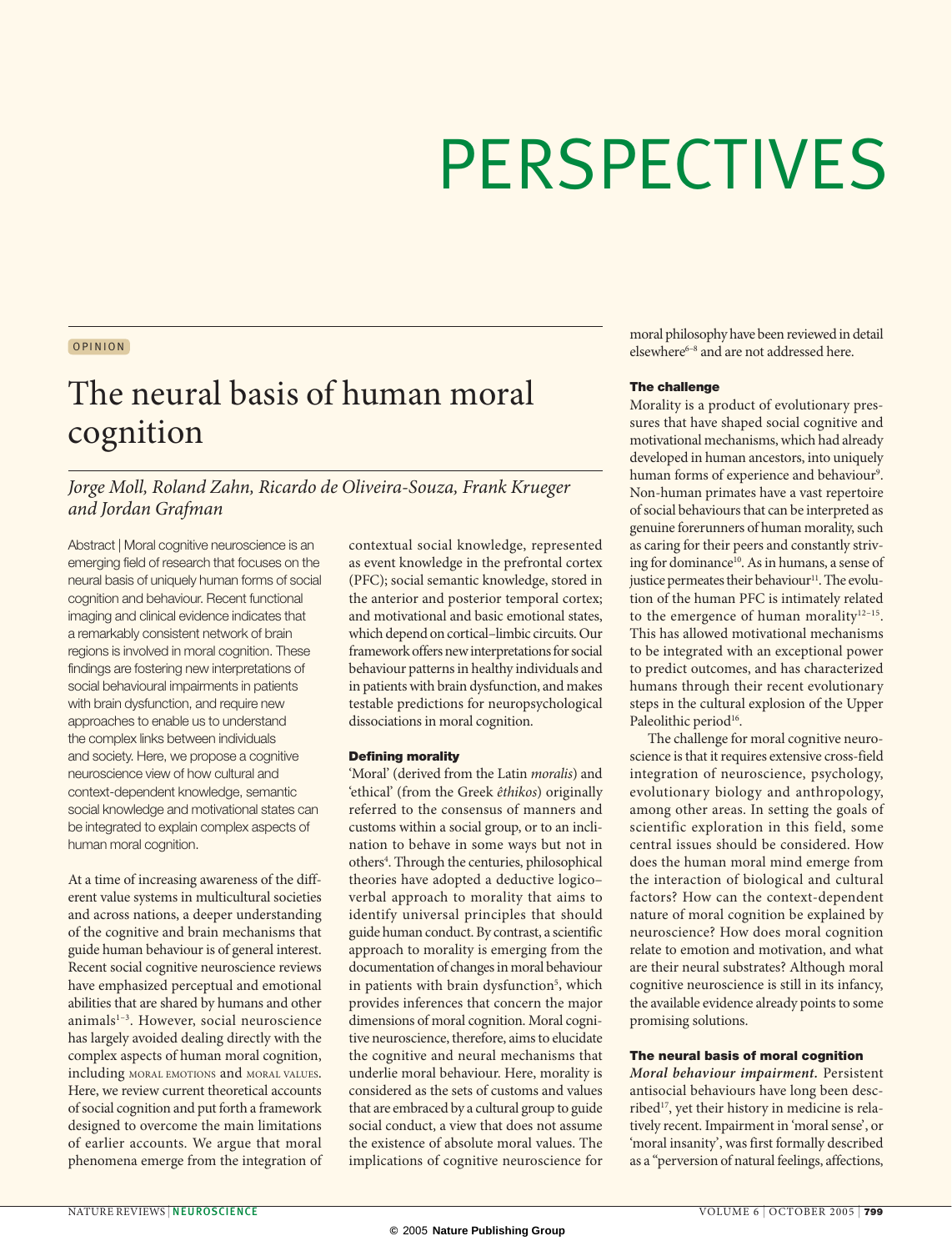

and additional ventromedial sectors of the PFC (vmPFC), the anterior temporal lobes (aTL) and the superior temporal sulcus (STS) region. **b** | Subcortical structures<sup>13,36,48</sup> include the amygdala, ventromedial hypothalamus, septal area and nuclei, basal forebrain (especially the ventral striatum/ pallidum and extended amygdala), the walls of the third ventricle and rostral brainstem tegmentum. **c** | Brain regions that have not been consistently associated with moral cognition and behaviour in patient studies include the parietal and occipital lobes, large areas of the frontal and temporal lobes, the brain stem, basal ganglia and additional subcortical structures. Panel **b** modified, with permission, from REF. 147 © (2005) University of Iowa's Virtual Hospital. Anatomical image adapted, with permission, from REF. 148 © (1996) Appleton & Lange.

inclinations, temper, habits, moral dispositions, and natural impulses"<sup>18,19</sup>. Systematic evidence that specific brain regions might be crucial to moral behaviour was provided by early accounts of frontal lobe damage<sup>20,21</sup> and neurosurgical reports of war wounds (see, for example, REF. 22) (FIG. 1).

More recently, researchers have started to explicitly frame these observations within the sphere of moral cognition, strengthening the links between neuroscience, developmental neuropsychology and moral psychology. Eslinger and Damasio<sup>23</sup> described moral behavioural deficits in a patient with damage to the ventromedial PFC acquired in adulthood, who was remarkably unimpaired in specific MORAL REASONING tasks. It was later shown that ventromedial PFC lesions acquired at an early age led to impairments

in both moral reasoning and behaviour, indicating that moral development can be arrested by early PFC damage<sup>24,25</sup>. These impairments in moral conduct resemble those observed in developmental PSYCHO-PATHY<sup>26,27</sup> (BOX 1). Less frequently<sup>28-31</sup>, lesions of the dorsolateral PFC (DLPFC; typically of the right hemisphere) also lead to changes in moral behaviour.

In addition to the PFC, other brain regions are crucial for moral cognition. Structural changes in the anterior temporal lobes — either acquired or developmental  $-$  can also impair moral behaviours<sup>28,32</sup>. Dysfunction of neural circuits that involve the superior temporal sulcus (STS) region — a key area for social perception<sup>33</sup> — is associated with the difficulty experienced by individuals with autism in attributing

intentionality, which leads to reduced experience of pride and embarrassment<sup>1,34</sup>. Lesions to limbic and paralimbic structures can impair basic motivational mechanisms, such as sexual drive, social attachment and aggressiveness, leading to extreme moral violations — for example, unprovoked physical assaults and paedophilia35,36. Structural and functional imaging studies in psychopathic individuals have pointed to abnormalities in almost all these regions<sup>37-40</sup>.

*Moral emotion and judgement.* Recent studies have directly addressed the neural correlates of moral emotions and judgements. Patients with focal damage to the ventromedial PFC show deficient engagement of pride, embarrassment and regret<sup>41,42</sup>. Functional imaging studies in healthy individuals have involved simple MORAL JUDGEMENTS<sup>43-45</sup>, moral dilemmas<sup>46,47</sup> and moral emotions<sup>48,49-52</sup>, using different tasks and stimulus presentation schemes. Overall, there is remarkable agreement between functional imaging and clinico-anatomical evidence about the brain areas involved in moral cognition. Activated regions include the anterior PFC (encompassing the frontopolar cortex, Brodmann's area (BA) 9/10), orbitofrontal cortex (OFC; especially its medial sector, BA 10/11/25), posterior STS (BA 21/39), anterior temporal lobes (BA 20/21/38), insula, precuneus (BA 7/31), anterior cingulate cortex (ACC, BA 24/32) and limbic regions. Notably, the wide range of modalities, stimuli and task requirements appear to have little effect on brain activation patterns (FIG. 2).

Besides the consistent patterns of brain activation found across studies, there were also some differential findings. We found activation of the anterior PFC when a moral judgement condition was compared with non-emotional factual judgements<sup>43</sup>, but not when moral judgements were compared with a social–emotional condition, during which a more ventral region was activated<sup>44</sup>. Greene and colleagues used a moral judgement task that involved classic moral dilemmas (for example, should you kill an innocent person in order to save five other people?) and found similar activation of the anterior PFC<sup>46,47</sup>. Decision difficulty was correlated with increased activity in the ACC. Heekeren and colleagues showed that the presence of bodily harm in moral violation scenarios leads to decreased reaction times and decreased activation of the anterior temporal lobe<sup>53</sup>. Evidence is emerging that partially dissociable PFC–temporal–limbic networks represent distinct moral emotions, including guilt, anger and embarrassment<sup>13,49-52</sup>.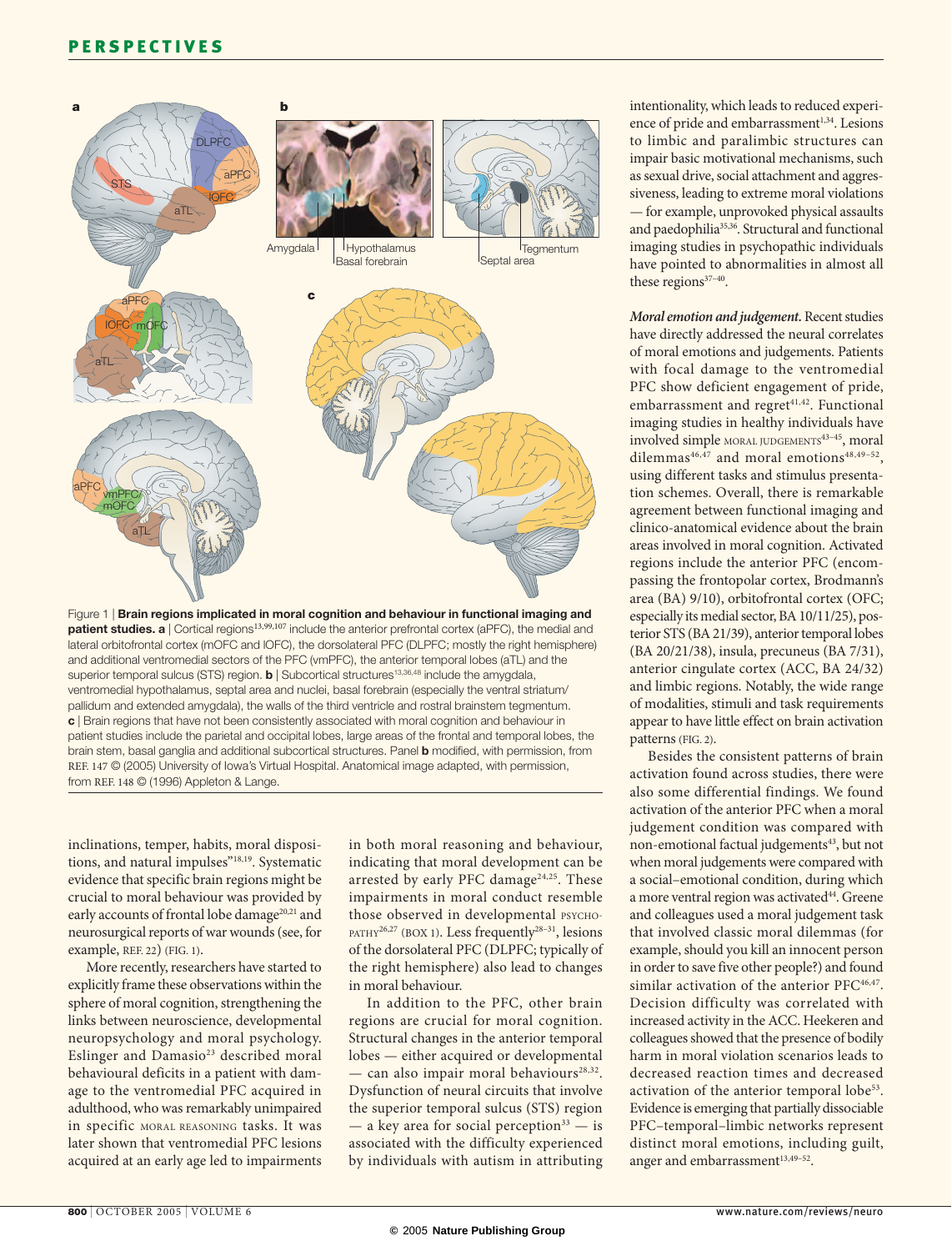#### Box 1 | **Psychopathy and the neural organization of morality**

**The concepts of antisocial personality disorder ('sociopathy') and psychopathy (a severe form of sociopathy) originated from the need to diagnose individuals who show a pattern of behaviours that goes against the common good and repeatedly involves harm to others. Although social norms vary among cultures and even among intracultural niches, sociopathy and psychopathy cannot be reduced to 'cultural artefacts'**<sup>141</sup> **for the simple fact that their core manifestations are stable and easily recognizable, both historically and cross-culturally. The neurobiological validity of sociopathy and psychopathy is supported by increasing scientific evidence that the brains of affected individuals differ from those of socially adjusted people: imaging studies in psychopaths have revealed reduction of grey matter in the prefrontal cortex and abnormal brain activation in limbic regions, as well as in the prefrontal and temporal lobes**38,39**.**

#### **Current accounts**

Some current cognitive neuroscience frameworks have direct implications for our understanding of the neural basis of moral cognition. The main characteristics and limitations of these accounts are briefly reviewed and discussed below, with an emphasis on their relevance to moral cognition (see also TABLE 1).

*Conflict processing in moral judgement.* On the basis of functional imaging studies<sup>46,47</sup>, Greene and colleagues have focused on the role of cognitive control in moral judgement. Their hypothesis was derived in part from Miller and Cohen's theoretical account of PFC function<sup>54</sup>, which assumes that the PFC is specifically involved in 'controlled processing', such as in rapidly changing, illstructured situations — characteristics that are also held by other models<sup>14</sup>. This proposal is supported by evidence for DLPFC and ACC activation in response to increases in attentional and conflict detection demands. Greene's hierarchical processing view assumes that cognitive control processes, afforded by the lateral PFC and ACC ('cognitive areas'), override emotional responses (which are attributed to the medial PFC, posterior cingulate cortex and STS) to produce UTILITARIAN responses to moral dilemmas — for example, smothering a crying baby to save more lives. By contrast, emotional areas would favour 'personal' moral judgements — for example, thinking that it is inappropriate to smother the baby. The theory posits mutually competitive roles of cognition and emotion in moral judgement.

Greene's functional imaging findings are in line with the cognitive control view and demonstrate reliable task-related effects in different types of moral judgement. However, the concepts of 'personal' and 'impersonal' violations, and of 'utilitarian' and 'nonutilitarian' choices need to be broken down into clear cognitive components. Furthermore, this account does not address the

possibility that culturally shaped moral values and beliefs might lead to disparate 'utilitarian' conclusions. Finally, it is unclear how impairment of cognitive control and conflict monitoring would affect moral cognition<sup>55</sup>.

*Somatic marker hypothesis.* Damasio and colleagues observed that patients with ventromedial PFC damage can detect the implications of a social situation, but cannot make appropriate decisions in real life. They suggested that such patients would be unable to mark those implications with a signal that automatically distinguishes advantageous from pernicious actions<sup>56</sup>. The somatic marker model explains why patients with ventromedial PFC damage can still reason about social problems, provided the premises are cast verbally, but fail in natural settings. The IOWA GAMBLING TASK, which was preceded by similar gambling tasks<sup>57</sup>, was put forward



Figure 2 | **Functional imaging studies of moral cognition.** Functional imaging studies of moral cognition have revealed consistent involvement of the anterior prefrontal cortex (aPFC) and superior temporal sulcus (STS) region, as well as the anterior temporal lobes (aTL) and limbic structures. Panels **a**–**e** depict a transverse slice showing the activation of the aPFC (frontopolar cortex, Brodmann's areas 9/10) across different studies43,46,48,45,50. Panel **f** shows spatially overlapping activations in the PFC, STS region and aTL, derived from a conjunction analysis of two different studies: active moral judgements of written stimuli<sup>44</sup> and passive viewing of pictures with moral content<sup>48</sup>. Samples of the pictorial<sup>149</sup> and written stimuli used in these studies are shown. The remarkable overlap of brain regions involved in moral cognition, regardless of a wide variation in task requirements and stimulus modalities, contrasts with the large variability observed in brain imaging studies of 'less complex' basic emotions depicted in panel **g** (REF. 150). A strong possible explanation is the effect of familiarity and situational context, which have not been controlled in functional imaging studies of basic emotions or moral cognition. The higher reproducibility of the activation patterns in studies of moral cognition might, therefore, have resulted from a smaller contextual variability related to the use of more well-defined social situations for moral judgements and moral emotions. By contrast, experimental designs of studies of basic emotion have put more effort into equating the sensory properties of stimuli (such as luminance, visual complexity and frequency) at the cost of more variability in social contexts (such as fear associated with a picture of a spider or with a crime scene). Panel **a** reproduced, with permission, from REF. 43 © (2001) Associacao Arquivos de Neuro-Psiquiatria. Panel **b** reproduced, with permission, from REF. 46 (2001) American Association for the Advancement of Science. Panel **c** reproduced, with permission, from REF. 48 © (2002) Society for Neuroscience. Panel **d** reproduced, with permission, from REF. 45 © (2003) Lippincott Williams and Wilkins. Panel **e** reproduced, with permission, from REF. 50 © (2004) Elsevier Science. Panel **f** (right-hand images) from REF. 149. Panel **g** reproduced, with permission, from REF. 150 © (2002) Elsevier Science.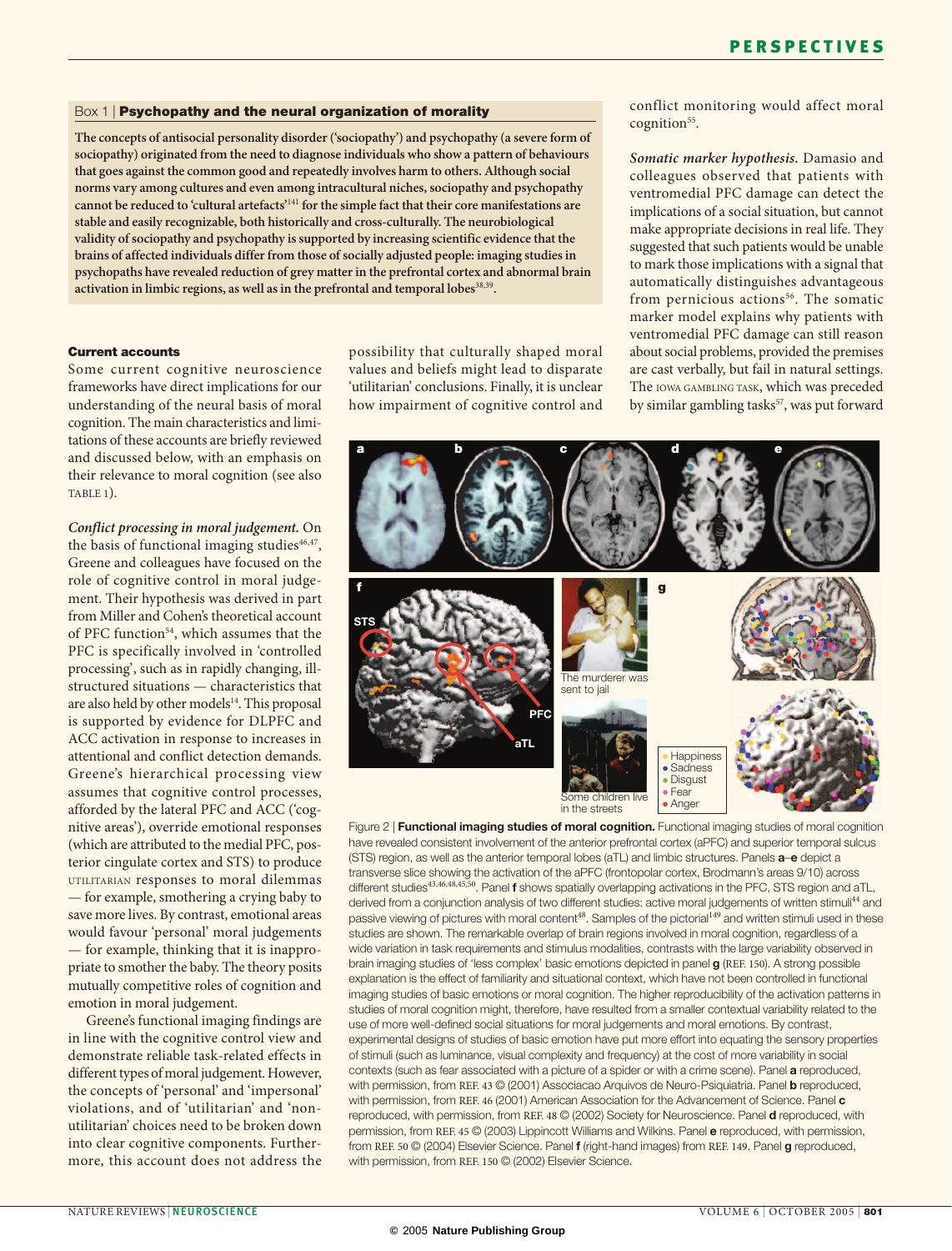| <b>Theoretical</b><br>accounts                   | <b>Situational and cultural</b><br>context effects | <b>Relationship between</b><br>cognition and emotion                                                     | <b>Predictions from</b><br><b>brain lesions</b> | <b>Implications for moral</b><br>cognitive phenomena                          | <b>Key references</b> |
|--------------------------------------------------|----------------------------------------------------|----------------------------------------------------------------------------------------------------------|-------------------------------------------------|-------------------------------------------------------------------------------|-----------------------|
| Conflict control in<br>moral judgement           | No predictions                                     | Hierarchical; emotions<br>inhibited by cognitive<br>processes                                            | <b>No</b>                                       | Task difficulty and cognitive<br>control in moral judgement                   | 47,54                 |
| Somatic marker<br>hypothesis                     | Partially addressed                                | Integrated; autonomic<br>signals guide cognition                                                         | Yes                                             | Implicit assessment of<br>decision outcomes                                   | 56,58,59              |
| Social response<br>reversal                      | Partially addressed                                | Hierarchical; emotional<br>signals help suppress<br>aggression                                           | Yes                                             | Suppression of aggressive<br>behaviour                                        | 62,69,70              |
| Impairment of ToM<br>mechanisms in<br>sociopathy | No predictions                                     | No predictions                                                                                           | Yes                                             | Impairments in attribution of<br>mental states in sociopathy                  | $76 - 78$             |
| Structured-<br>event-complex<br>framework        | Predicted                                          | Hierarchical; PFC<br>representations control<br>emotional responses                                      | Yes                                             | Contextual effects and<br>social knowledge                                    | 14, 15, 84            |
| Moral sensitivity<br>hypothesis                  | Partially addressed                                | Integrated; social<br>perception and moral<br>emotions are bound<br>together                             | Yes                                             | Moral emotions and implicit<br>moral appraisals                               | 13,43,44,48           |
| Event-feature-<br>emotion complex<br>framework   | Predicted                                          | Integrated; social<br>features, motivation,<br>emotion and contextual<br>knowledge are bound<br>together | Yes                                             | Binding of context-<br>dependent social<br>knowledge, features and<br>emotion | 13,48,82,87           |

PFC, prefrontal cortex; ToM, theory of mind.

as an experimental surrogate for decisionmaking in real life. Bechara and colleagues<sup>58</sup> showed that normal individuals develop anticipatory galvanic skin responses whenever they contemplate a risky choice, and begin to choose advantageously before they are consciously aware of the best strategy. Patients with ventromedial PFC damage do not develop anticipatory autonomic responses and behave as if they are insensitive to future consequences, positive or negative, being primarily guided by immediate prospects that ultimately lead to a net financial loss.

The somatic marker hypothesis has been influential and is considered to be a possible mechanism that could underlie behavioural dysfunction in patients with PFC lesions. This framework is compatible with contextual effects (although these are not explicitly addressed), integrates cognition and emotion, makes testable predictions, and has been supported by neurophysiological and clinical data<sup>58-60</sup>. However, it does not explicitly address the role of different PFC subregions in moral cognition. The relationships between somatic markers and other cortical and limbic regions that have previously been linked to moral cognition<sup>13</sup> are also obscure. Recent evidence from both patients with PFC lesions and healthy individuals has challenged the role of somatic markers in guiding decision making and social behaviours $61-63$ .

Social response reversal. The social RESPONSE-REVERSAL model, which was proposed by Blair and Cipolotti to explain social behavioural impairments in patients with OFC damage, was influenced by Rolls and coworkers' response-reversal paradigm. In their pioneering work, Rolls and colleagues showed that patients with OFC damage were impaired in EXTINCTION and response-reversal tasks<sup>64</sup>. These impairments were correlated with measures of socially inappropriate behaviours, which led to the hypothesis that the sociopathy of these patients results from a difficulty in modifying behavioural responses, especially when these are followed by negative outcomes. The response-reversal model has received extensive support from electrophysiological studies in animals<sup>65</sup> as well as from human lesion and neuroimaging  $data^{66-68}$ 

Blair and Cipolotti compared their findings from a patient with OFC damage (J.S.) with those from a patient with DLPFC damage and five prison inmates with psychopathy62. J.S. showed a drastic change in personality after OFC damage, becoming aggressive and callous towards other people. He was impaired in recognizing facial expressions of anger and disgust, but was unimpaired in response-reversal tasks. This led the authors to argue for a social response-reversal mechanism — an inhibitory system reliant on the proper functioning of the OFC that is

normally activated by perception or expectation of others' anger<sup>69</sup>. Blair suggested that a different inhibitory mechanism — the 'violence inhibition mechanism' (VIM) — would be deficient in developmental psychopathy, leading to instrumental aggression<sup>70</sup>. The VIM underscores the role of the amygdala in aversive conditioning, and is believed to have a key role in moral socialization.

These accounts can be used to make specific predictions about the role of response reversals and aversive conditioning in patients with OFC and amygdala lesions. However, they cannot be easily extended to explain other types of impairment in moral behaviour that arise from damage to other brain regions, such as the temporal lobes and anterior PFC. In addition, these models were not designed to explain how social knowledge, on which reinforcement contingencies operate, is represented in the brain. Finally, although bilateral amygdala lesions lead to impaired perceptual judgement of facial emotions<sup>71</sup>, evidence for severe impairments in moral behaviour following isolated amygdala lesions acquired either in adulthood or early childhood is still lacking.

## *Sociopathy as a failure of 'theory of mind'.*

Disruptive antisocial behaviour is a hallmark of early frontotemporal dementia72. These profound changes in personality have been predominantly ascribed to degeneration of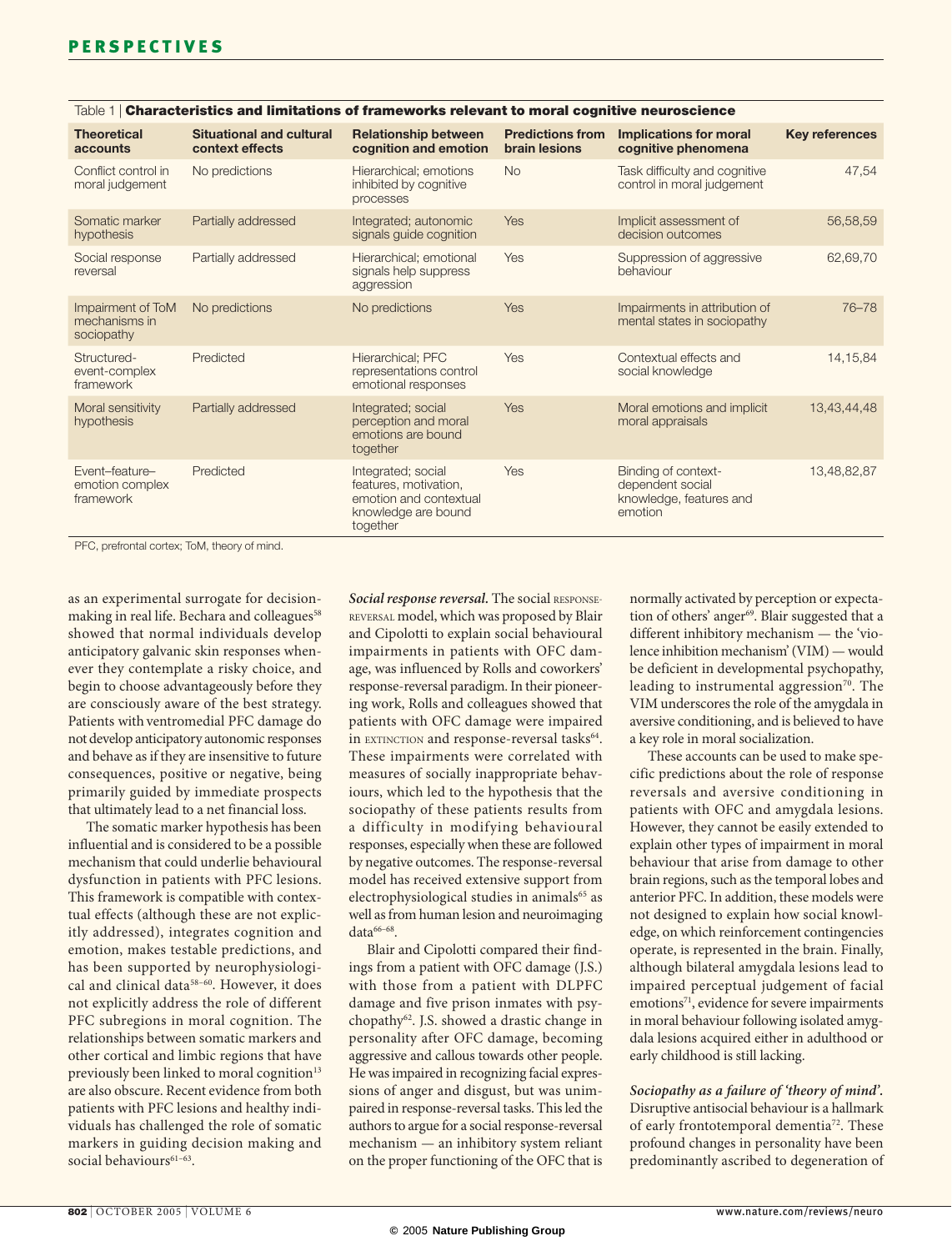the right PFC $^{73}$  or the temporal poles $^{74,75}$ . Lough *et al.*76 used a battery of neuropsychological and social cognition tests to assess J.M., a 47-year-old man who presented with a decline in work performance and a gross deterioration in social behaviour. Imaging studies revealed bilateral atrophy of the OFC and anterior temporal lobes, including the amygdala. J.M. had a normal IQ and fared well on standard executive tests, but was otherwise severely impaired on THEORY OF MIND (ToM) tasks that require a degree of abstraction, with specific deficits on first- and second-order false belief tasks, and on detection of *faux pas*. The authors proposed that the dissociation between the impairment in ToM mechanisms and normal executive performance underlies the personality changes observed in some cases of frontotemporal dementia. This account is therefore compatible with abnormal moral cognition — such as difficulties in the attribution and experience of pride and embarrassment — observed in autism and Asperger's syndrome, which are typically associated with ToM impairments<sup>34,77</sup>. However, ToM abilities only account for some aspects of moral cognition, but not, for example, the role of social knowledge, contextual information and basic motivations. Noticeably, ToM is relatively intact in psychopathy, in line with its role in the deviousness of these individuals<sup>78</sup>.

*Structured-event-complex framework.* The structured-event-complex (SEC) framework15 supports claims that executive functions performed by the PFC are based on stored event sequence knowledge. SEC representations are long-term memories of event sequences that guide the perception and execution of goal-oriented activities, such as going to a concert or giving a dinner party79. A SEC representation includes situational knowledge abstracted across events (concert) and the temporal organization of events (making a reservation, dressing up, and so on). Activated SECs sequentially bind representations of objects, actions and spatial maps stored in posterior brain regions. The SEC framework predicts that different subdivisions of the PFC store different types of content or domains of event knowledge14,80,81. Clinical and neuroimaging evidence supports this prediction, showing that different PFC regions are involved in representing social and emotional SECs (ventromedial PFC) $82,83$ , novel or multitasking event sequences (anterior PFC)<sup>84,85</sup> or overlearned sequences (more posterior PFC regions)<sup>86,87</sup>. The importance of the PFC

for goal-oriented activities is also corroborated by recent functional imaging studies of future reward prediction<sup>88</sup>.

Although this framework has clear implications for moral cognition, these rely on the hypothesis that the PFC stores the situational and temporal context of social knowledge. The SEC framework does not predict how PFC regions interact with limbic areas and other cortical regions to give rise to a range of moral cognitive phenomena, such as moral values and moral emotions.

"Ecological validity is especially relevant for moral cognition studies, because moral cognition depends strongly on situational and cultural context."

*Moral sensitivity hypothesis.* A final account is that of the moral sensitivity hypothesis<sup>13,48</sup>. Using a task that engaged participants as observers, we showed that the viewing of pictures that depicted moral violations specifically activated the anterior PFC, medial OFC, STS region, brainstem and limbic structures. Scenes associated with BASIC EMOTIONS (disgust and fear) activated similar brainstem and limbic regions (including the amygdala), but not the medial OFC and STS. These findings are consistent with the hypothesis that a network involving the anterior PFC, OFC, STS and limbic regions represents social–emotional events linked to 'moral sensitivity' — an automatic tagging of ordinary social events with moral values. This hypothesis was supported by the finding that the medial OFC, anterior PFC, STS and precuneus show increased coupling in a functional connectivity analysis<sup>48</sup>, and by the observation that a similar set of regions is involved in moral reasoning and social perception. Although we proposed that the OFC is more involved in automatic social–emotional associations and that the anterior PFC has a role in predicting future social outcomes, the role of the PFC in context-dependent social situations was not addressed. In addition, the moral sensitivity hypothesis makes no predictions about specific impairments in moral cognition following selective damage to the anterior temporal lobes, the STS region and PFC subregions.

#### **Limitations of current frameworks**

Some of the above frameworks point to clearcut singular mechanisms. These mechanisms have the potential advantage of allowing more specific predictions to be made about the workings of particular brain regions, but they fall short of explaining key aspects of moral cognition. Some general limitations that apply to all of these frameworks are discussed below.

*Ecological validity of experimental designs.* Ecological validity is especially relevant for moral cognition studies, because moral cognition depends strongly on situational and cultural context<sup>6</sup>. The experimental constraints that are imposed by behavioural and functional imaging studies might have an important impact on performance on moral cognition tasks. Some people might feel uncomfortable disclosing their opinions about sensitive issues, providing socially desirable answers instead. On the other hand, different people might provide similar opinions, but rely on entirely different moral values. The fact that moral cognition operates to a large extent swiftly and implicitly in regular social life<sup>13</sup> makes the ecological validity issue even more crucial. The making of moral judgements on extreme and unfamiliar situations, such as those posed by classic moral dilemmas<sup>89</sup>, offers interesting ways to probe philosophical points of view, but can hardly be taken as a proxy for everyday moral reasoning. In addition, personal beliefs and familiarity with the scenarios strongly affect behaviour and brain activation results<sup>90-94</sup>.

*Brain processes and representations.* Another important limitation of current accounts is the lack of specific predictions about the effects of PFC lesions on moral behaviour. PFC function has been described using two general views: the 'processing' approach, which holds that the cognitive function of the PFC can be described in terms of performance without specifying a representation, and the 'representational' approach, which seeks to establish what type of information is stored in the PFC<sup>14</sup>. The processing view tends to regard the PFC as a content-free repository of processing modules, such as conflict monitoring, selection and inhibitory control<sup>95</sup>, and predicts taskdependent rather than content-dependent dissociations resulting from brain lesions. Therefore, moral behaviour impairments following PFC damage would result from a release of limbic areas from PFC 'executive control'96. However, there is no convincing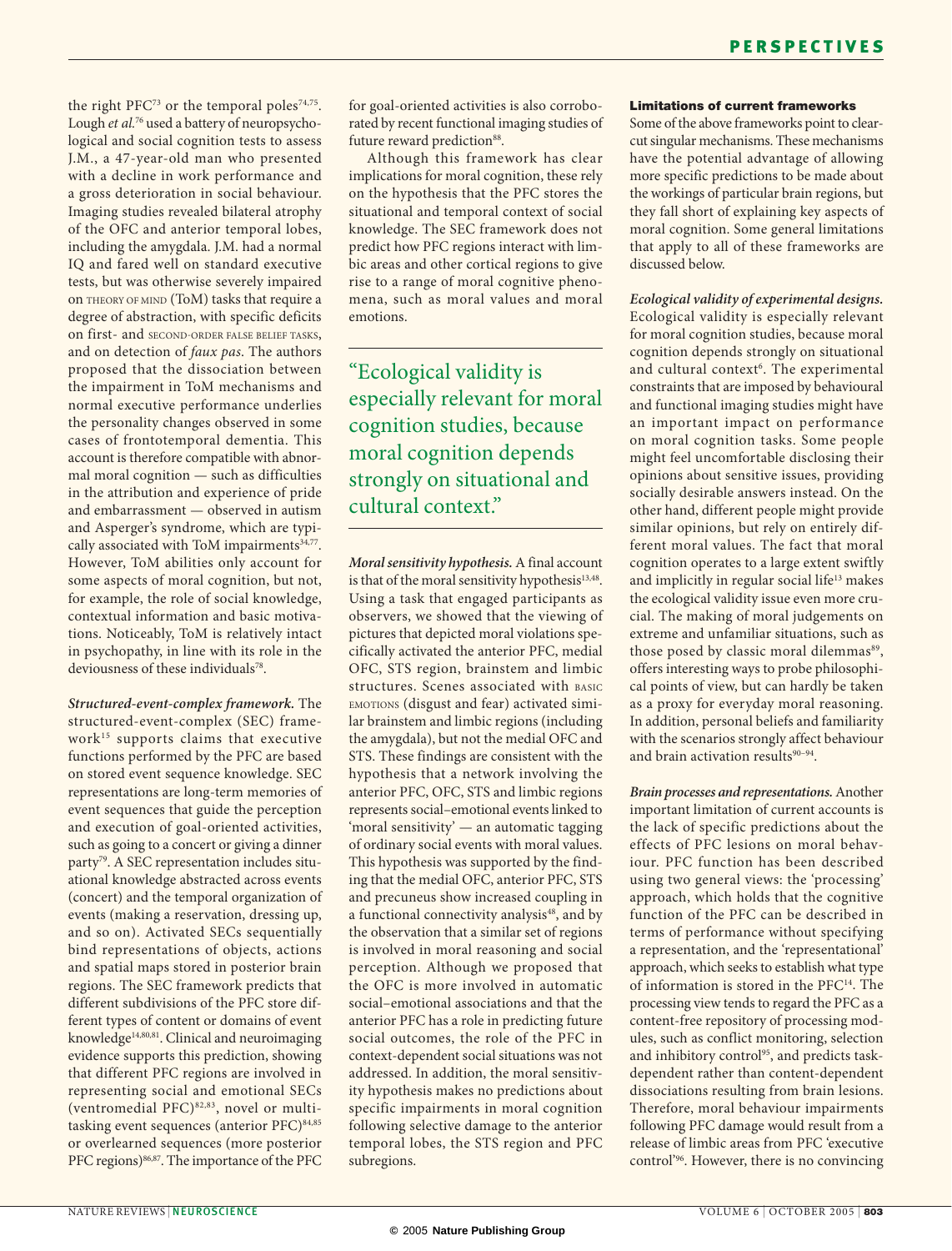

**Humans often show altruistic inclinations, relying on moral values and preferences, such as equality and fairness, as well as to self-interested motivation**<sup>142</sup>**. Economic games provide an interesting way to experimentally investigate social cooperation. In the Ultimatum Game, a proposer makes an offer to a responder on how to split an amount of money. If the responder accepts, the money is split as proposed. However, if the responder rejects, both players end up with nothing. Recent functional imaging studies in the new area of** NEUROECONOMICS **show that the brain areas activated during these interactions include limbic/paralimbic regions (the hypothalamus and ventral striatum), the anterior prefrontal cortex (aPFC) and the superior temporal sulcus (STS)**<sup>143</sup>**, which overlap with the regions involved in moral cognition (panel a). Activation of the insula, a paralimbic structure, predicted rejection of unfair offers**<sup>144</sup>**, and activity in the aPFC and striatum reflected decisions to punish violators of the norm**<sup>145</sup>**. An interesting aspect of these experimental designs is that they make it possible to measure brain activation during real-time interactions among two or more individuals. Prec, precuneus.**

**Behavioural studies clearly underscore the role of culturally shaped preferences and values in social and economic interactions. For example, behaviour in experimental games might reflect differences in social cooperativeness, such as proneness to engage in collective efforts. In a study conducted in Tanzania, the more individualistic Pimbwe group made low offers in the Ultimatum Game, whereas the highly cooperative Sukuma group consistently made generous offers**<sup>146</sup>**. Such cultural differences are illustrated by the variability of proposals in the Ultimatum Game among different social groups (panel b), although the underlying cognitive and motivational mechanisms and their relationships to social norms and values are still largely unknown**<sup>105</sup>**. Future studies could address the distinct roles of PFC subregions, limbic areas and the temporal cortex in representing culturally shaped moral values and norms. Panel a reproduced, with permission, from** REF. 143 **© (2004) Elsevier Science. Panel b modified, with permission, from** REF. 146 **© (2005) Sigma Xi, The Scientific Research Society.** 

evidence that PFC damage leads to universal impairments in these processes, and it is hard to imagine how complex personality and emotional changes could emerge from dysfunction of these all-purpose processes<sup>97</sup>. The finding that performance on social reasoning tasks crucially depends on the content of the information being evaluated (for example, social versus non-social)<sup>90,91,94,98</sup>, and evidence from functional imaging and brain lesion studies linking PFC subregions to content-specific dissociations in social reasoning<sup>99</sup>, ATTITUDES<sup>82,83</sup>, beliefs<sup>92</sup> and emotional signals<sup>100</sup> indicate that a representational

view can better explain the role of the PFC in moral cognition.

*Culture and the brain.* Finally, inferring cognitive and neural mechanisms from behaviours can be misleading<sup>101</sup>, especially when cultural and situational factors are involved. For instance, Westerners and East Asians differ in categorization strategies when making causal attributions and predictions<sup>102</sup>, and moral values and social preferences are shaped by cultural codification $103-105$ . The PFC has a central role in the internalization of moral values and norms through

the integration of cultural and contextual information during development<sup>24,106,107</sup>. Assessing the relationships between culturally shaped values and preferences in social interactions will therefore be a logical next step in designing experiments with which to study moral cognition (BOX 2).

#### **A new model: EFECs**

The evidence discussed above strongly indicates that the neural mechanisms of moral cognition are not restricted to the PFC, limbic areas or any other brain region. We propose a new representational neural architecture, designed to circumvent the limitations of previous frameworks. In our view, moral cognitive phenomena emerge from the integration of content- and contextdependent representations in cortical–limbic networks.

The structure of the framework, its properties and its predictions rely on three main components (FIG. 3a): structured event knowledge, which corresponds to contextdependent representations of events and event sequences in the PFC; social perceptual and functional features, represented as context-independent knowledge in the anterior and posterior temporal cortex; and central motive and emotional states, which correspond to context-independent activation in limbic and paralimbic structures. These components were derived from clinical and imaging evidence, and their relevance to moral cognition and behaviour is reviewed below. Component representations interact and give rise to event–feature–emotion complexes (EFECs) through three putative BINDING mechanisms: sequential binding, which has been proposed to link SECs in the PFC<sup>108</sup>; temporal binding among anatomically highly connected regions, also involved in PERCEPTUAL GESTALTS in the posterior cortex109; and thirdparty binding of anatomically loosely connected regions by synchronized activity, which results in the formation of episodic memories<sup>108,110</sup>.

*Structured event knowledge.* Morality is a real-world business. It is about people navigating, interacting and making choices in an ever-changing world. Humans integrate extensive contextual elements when assessing the behaviour of others and when appreciating their own actions in a given situation. The importance of the PFC in structuring context-dependent social and non-social knowledge into SECs is described in terms of the SEC framework<sup>14</sup>. Distinct PFC regions have been postulated to be involved in representing event sequence knowledge.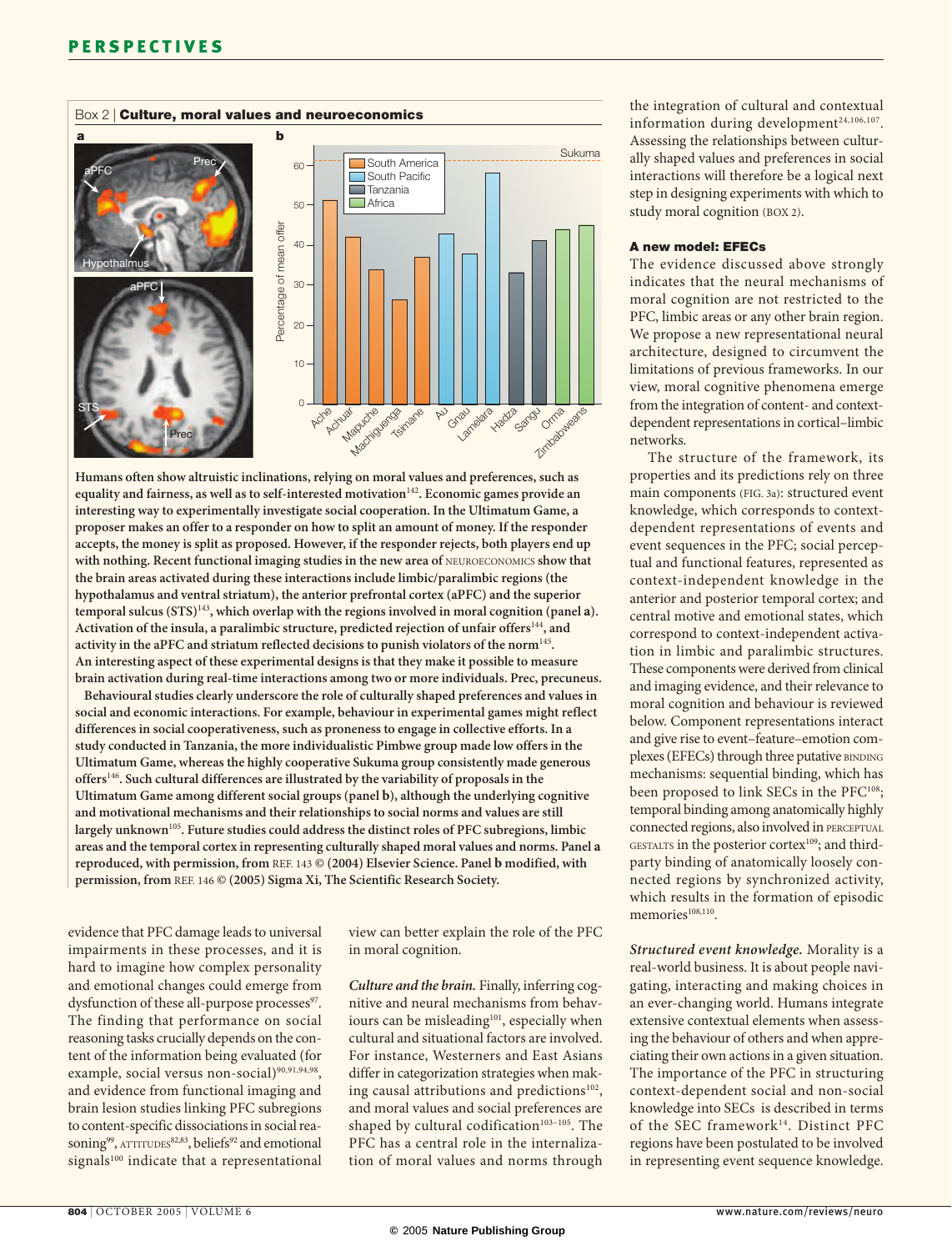## PERSPECTIVES

According to the SEC model, over-learned event sequences, such as routine tasks, are stored in medial and more posterior sectors of the PFC, whereas less predictable event sequences are represented in the DLPFC. The anterior sectors of the PFC are more important for storing long-term goals and multi-stage event complexes, such as those involved in making plans and thinking about the future<sup>23,84,111-113</sup>, and have been implicated in integrating separate cognitive operations to achieve a superordinate behavioural goal<sup>84,114</sup>. Finally, the ventromedial sectors of the PFC are preferentially involved in representing social and emotional event knowledge, which is essential for the formation of attitudes and social stereotypes<sup>115–117</sup>.

*Social perceptual and functional features.* When you skim your favourite newspaper, gather at a conference or attend a family meeting, your brain deals with a massive number of perceptual signs of social significance. Our ability to manage this burden of information relies on complex patterns of featural and semantic knowledge<sup>118</sup>. The existence of context-independent featural representations is supported by a vast amount of neuropsychological and functional imaging evidence<sup>119,120</sup>. Making implicit or explicit moral appraisals when engaged in the social world requires the ability to efficiently extract social perceptual and functional features from the environment. Social perceptual features are extracted from facial expression, gaze, prosody, body posture and gestures. The posterior STS is a key region for storing these representations<sup>33,121</sup>. In support of this view, morphological abnormalities of the STS region have been implicated in the impaired social decoding observed in autism122.

Social functional features code for context-independent semantic properties that are extracted from different social situations. The importance of the anterior temporal cortex for semantic feature knowledge is underscored by supramodal semantic impairments in semantic dementia<sup>123</sup>. Patients with anterior temporal lobe resection show impairments in naming human actions<sup>124</sup>, which indicates that this region is involved in representing functional knowledge relevant to people. The severe behavioural changes that are associated with isolated anterior temporal atrophy in semantic dementia74,75, and the finding of semantic impairments and abnormal activity in this brain region in psychopathic individuals<sup>39,125</sup> support this view.



Figure 3 | The event-feature-emotion complex framework. a | The event-feature-emotion complex (EFEC) framework postulates that moral cognitive and behavioural phenomena arise from the binding of three main components: structured event knowledge (provided by context-dependent representations in prefrontal subregions), social perceptual and functional features (stored in the posterior and anterior sectors of the temporal cortex) and central motive or basic emotional states (such as aggressiveness, sadness, attachment or sexual arousal, represented in limbic and paralimbic regions). **b** | Emergent representations predicted by the EFEC model. Relevant types of moral cognition phenomenon that can be understood on the basis of the EFEC framework include moral emotions, moral values and long-term goals. The elements from the three main components of the EFEC framework interact to produce the moral emotion compassion. The prefrontal cortex provides contextual event representations (for example, the girl is an orphan and the odds of adoption are low), the superior temporal sulcus and anterior temporal cortex region contribute social perceptual (sad facial expression of a child) and functional (the concept of 'helplessness') features, and limbic/ paralimbic regions underlie central motive states (feeling sadness, anxiety and attachment). These component representations give rise to a 'gestalt' experience by way of temporal synchronization<sup>109</sup>. **c**–**f** | Recent functional imaging studies show that these component representations are consistently activated by distinct moral emotions: compassion (Moll *et al.*, unpublished observations) (**c**); embarrassment<sup>50</sup> (d); indignation<sup>151</sup> (e); and guilt<sup>49</sup> (f). ACC, anterior cingulate cortex; aPFC, anterior prefrontal cortex; aTL, anterior temporal lobes; OFC, orbitofrontal cortex; STS, superior temporal sulcus. Anatomical image in panels **a** and **b** adapted, with permission, from REF. 148 © (1996) Appleton & Lange. Panel **d** reproduced, with permission, from REF. 50 © (2004) Elsevier Science. Panel **e** reproduced, with permission, from REF. 151 © (2005) Lippincott Williams and Wilkins. Panel **f** reproduced, with permission, from REF. 49 © (2000) Elsevier Science.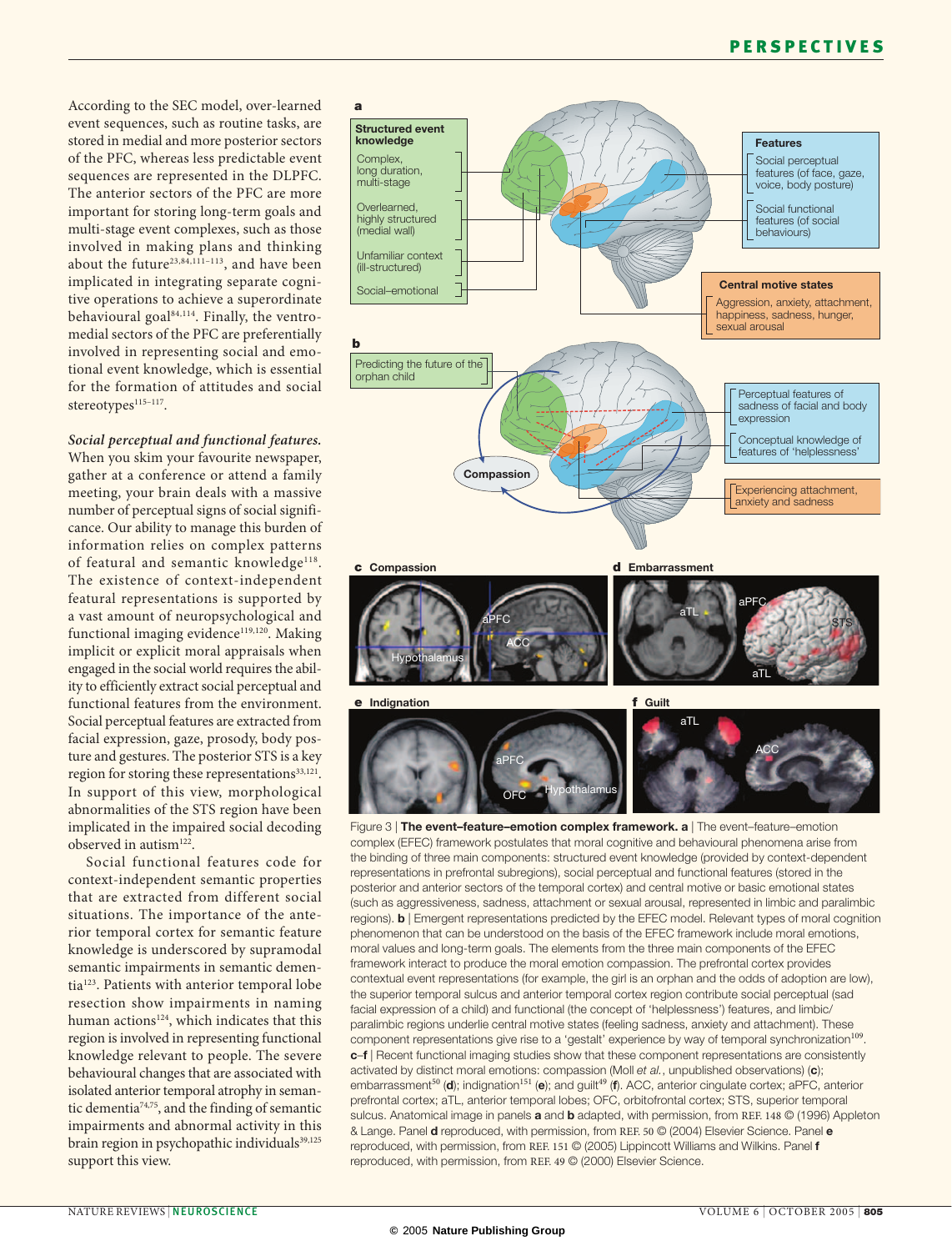*Central motive states.* Moral cognition depends on elaborated cortical mechanisms for representing and retrieving event knowledge, semantic information and perceptual features. However, morality would be reduced to a meaningless concept if it were stripped from its motivational and emotional aspects. Limbic and paralimbic regions126 monitor bodily homeostasis and underlie elementary emotional or motivational 'states'. The concept of 'central motive states'127 is an influential account of the basic mechanisms of motivation. Together with other limbic/paralimbic and brainstem structures (the amygdala, septal nuclei, ventral striatum, medial forebrain bundle, ventral tegmental area and paralimbic cortex), hypothalamic activity has a central role in 'undirected' emotionality, including sexual arousal, social attachment, hunger, aggression and extremes of pleasantness. Accordingly, these states can be potently elicited or suppressed by selective lesions, drugs and electrical stimulation of these regions, as well as by imbalances of neurotransmitters or neuromodulators<sup>13,36,126-129</sup>. Central motive states must be distinguished from basic emotions, such as fear and disgust. Basic emotions emerge by temporal binding of context representations (perceiving the feared object or situation) and the central motive state itself (undirected anxiety).

Several limbic nuclei exert a powerful influence over a wide range of behaviours through reciprocal connections with the PFC and other cortical regions<sup>126,130</sup>. Our framework underscores a key role for central motive states in moral behaviour by way of integrated cortical–limbic networks. For example, cortical representations allow you to notice that someone is hurt, whereas central motive states elicit anxiety and attachment, which encourage you to help the suffering person. This integrative perspective contrasts with the commonly held view that 'rational' cognitive mechanisms control or compete with emotional ones.

#### **Explaining complex moral phenomena**

Although the EFEC framework can predict several possible emergent properties, we discuss three of the most relevant for moral cognition: moral emotions, moral values and long-term goals.

Whereas basic emotions spring from perceptions, imagination or recollections endowed with personal relevance, moral emotions are linked to the interest or welfare of other individuals or society as a whole<sup>131</sup>. Guilt, compassion, embarrassment, shame,

pride, contempt and gratitude are prototypical examples of moral emotions; depending on the context, other emotions — such as disgust, awe and indignation or anger — may also qualify as moral emotions<sup>131,132</sup>. As a general rule, moral emotions result from interactions among values, norms and contextual elements of social situations, and are elicited in response to violations or enforcement of social preferences and expectations<sup>104,132</sup>. Although the contextual cues that link moral emotions to social norms are variable and shaped by culture<sup>103</sup>, these emotions evolved from prototypes found in other primates<sup>11</sup> and can be characterized across cultures<sup>133</sup>.

"...moral emotions result from interactions among values, norms and contextual elements of social situations, and are elicited in response to violations or enforcement of social preferences and expectations."

Moral emotions require the integration of the three components of the model. For example, compassion requires the integration of context-independent social perceptual features (for instance, 'a sad facial expression of a child'), social functional features (abstract conceptual knowledge pointing to the features of 'helplessness' of an orphan child), and central motive states (sadness, anxiety and attachment) with specific contextual event representations (such as 'her parents died in an accident, and the chances of adoption at her age are low') (FIG. 3b).

Moral values (for example, being an honest citizen or a caring parent) and norms (such as paying taxes and not stealing) comprise several standards of conduct in society; they enforce social conformity and shape attitudes and expectations in social  $\frac{1}{1}$ situations<sup>105,134</sup>. Behaviours that deviate from or enforce these values elicit different moral judgements and emotions (for instance, pride when one upholds the values, or guilt when one fails to do so). Despite the intimate link between moral values, norms and attitudes with moral cognition, their neural representations are still poorly understood.

Recent functional MRI (fMRI) studies have started to shed light on these aspects. Attitudes that relate to sensitive issues, such as war, murder and abortion, activate networks involving different PFC sectors, limbic and paralimbic regions and the anterior temporal cortex $80,135$ . In our view, the moral values and moral emotions involved in specific situations directly influence implicit and explicit moral appraisals.

Another key aspect of moral cognition is the representation of goals and the prediction of the utility of outcomes<sup>136</sup> in social situations. Pursuing goals or foreseeing possible consequences of one's decisions in the social world requires the ability to estimate the likelihood of outcomes and their desirability. Functional integration of information in the anterior PFC (which represents long-term outcomes)<sup>88</sup> and limbic structures (which code for the reward value of behavioural choices) is key to our ability to weigh the motivational relevance of different behavioural choices in social situations<sup>13</sup>. This view can be parsimoniously integrated with cognitive and neurobiological models of reward expectation and utility estimation $^{65,137-139}$ , and contrasts with the interpretation that the PFC performs a 'cognitive role' in abstract moral reasoning by suppressing emotional responses<sup>47</sup>. Our view posits a central role for the human ability to represent and evaluate large sets of possible event outcomes, which are linked to motivational salience through cortical–limbic integration.

#### **Model predictions**

The EFEC framework allows us to generate new predictions about the patterns of moral behavioural changes that result from dysfunction of different brain regions that cannot be made using the other frameworks described above. In addition, it offers novel ways of interpreting functional imaging findings in healthy individuals. Some of these predictions are described below.

A general prediction is that different neural subdivisions store distinct knowledge or motivational states. The binding of particular neuronal groups in each of these areas could give rise to a particular moral cognitive representation (FIG. 3b).

A lesion of the anterior PFC would lead to selective impairments in moral evaluations that rely on predicting the long-term outcomes of one's own actions, such as the anticipation of guilt. We predict that patients with damage to this area would be guided more by short-term goals because their knowledge of long-term plans and goals, or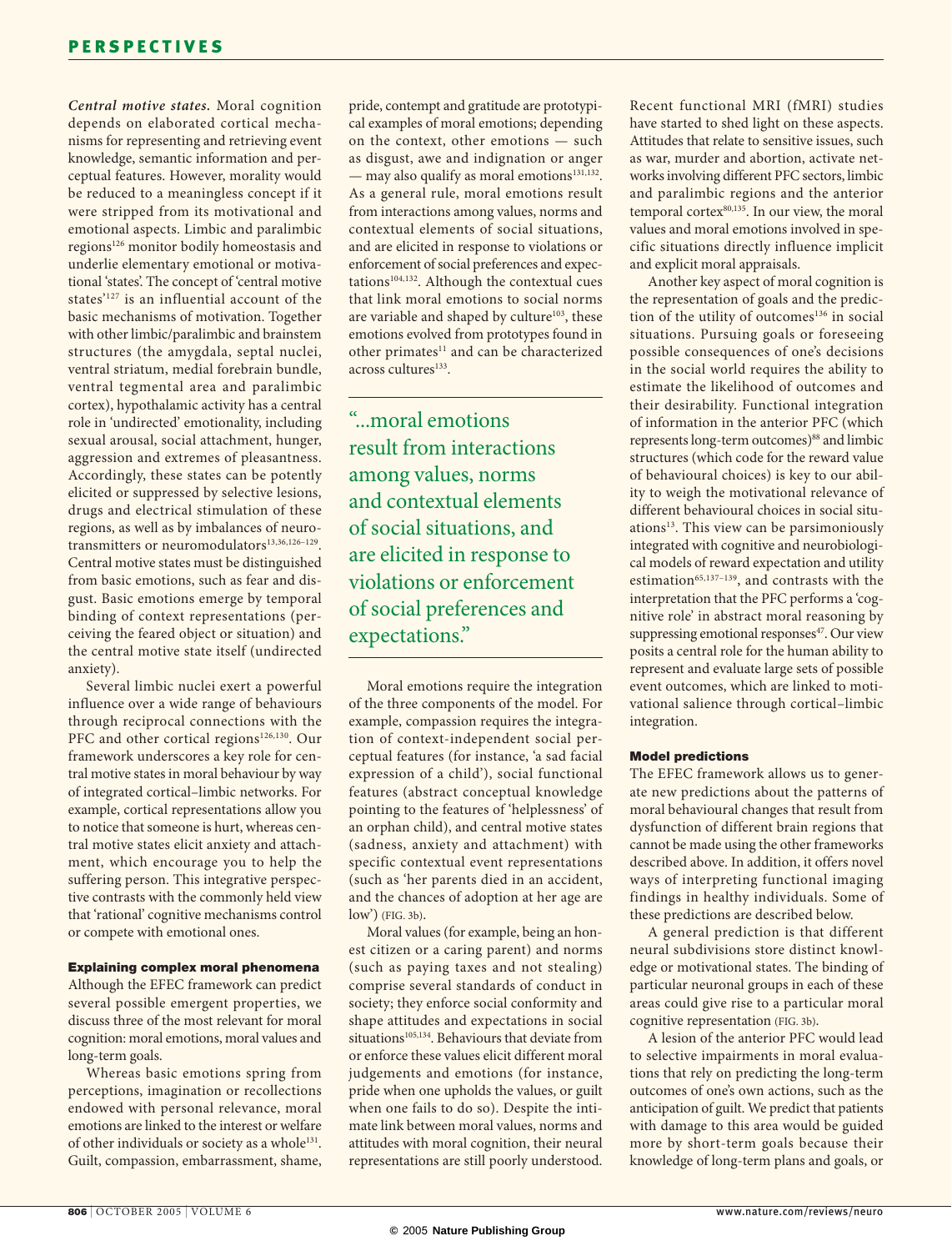## **PERSPECTIVES**

their binding with motivational relevance is impaired. In our interpretation, the activation of this region during moral judgement results from representing possible outcomes and how they branch into the future; this offers a parsimonious explanation for anterior PFC activation in reflective moral reasoning ('moral calculus')13, and in 'utilitarian' moral judgements<sup>47</sup>.

Lesions of the DLPFC would lead to behavioural impairments in unfamiliar situations, in which reliance on external guidance and stimuli becomes an issue54, but would leave intact well-established social behaviours and attitudes. By contrast, lesions of the ventral sectors of the PFC would lead to severe social behavioural changes due to disruption of social–emotional contextual knowledge $14$ , with early lesions having more drastic effects as they impair the learning of moral values<sup>107</sup>. Lesions of the ventromedial PFC would tend to impair adherence to well-established social norms and attitudes, which is consistent with the often ensuing personality changes. Lesions of the lateral OFC are expected to impair behaviours that rely on dynamically comparing nonmatching social–emotional cues with stored representations, which is in agreement with the proposed role of this region in social response reversal<sup>62</sup>.

Damage to the posterior STS is predicted to disrupt the ability to recognize socially relevant perceptual features of faces, body posture and movements. This would lead to inadequate social behaviour under circumstances that depend on the perception of these signals, but would leave intact previously established social rules, attitudes and outcome knowledge, as well as their integration with emotional and motivational states. Therefore, acquired lesions in adulthood are predicted to have a relatively minor effect on general social knowledge. However, early developmental disorders that affect this region would impair the acquisition of general social knowledge, including social rules, attitudes and outcome knowledge, which depends on the perceptual integration of social situations.

Lesions of the anterior temporal lobe are expected to disrupt knowledge of social concepts and values that are more contextindependent (such as 'honour' and 'greed'), but to leave intact highly context-dependent knowledge of sequences of social events (for example, 'going to a supermarket'). We predict that loss of this knowledge, as measured by semantic memory tasks, would impair implicit and explicit evaluation of one's own and others' social behaviours.

## **Glossary**

#### **ATTITUDES**

Context-dependent, emotionally laden social concepts and intuitions.

#### BASIC EMOTIONS

A collection of emotions that are shared by most mammals (for example, fear, sadness, disgust, anger, happiness and surprise) that can readily be recognized from facial expressions (mimicry), gaze direction, voice intonation, gestures and body postures.

#### BINDING

Temporal synchronization of different neuronal assemblies, which correspond to stored neural representations, or codes.

#### **EXTINCTION**

The mechanism by which a previously learned automatic behavioural response is extinguished.

#### IOWA GAMBLING TASK

A card-sorting task designed to probe implicit mechanisms that govern individual choices in reward and punishment contexts.

#### MORAL EMOTIONS

Emotions that are linked to the interest or welfare of other people or society as a whole.

#### MORAL JUDGEMENT

A type of evaluative judgement that is based on assessments of the adequacy of one's own and others' behaviours according to socially shaped ideas of right and wrong.

MORAL REASONING The thinking mechanism through which moral judgements are attained.

Dysfunction of limbic or paralimbic regions is predicted to cause exaggeration or attenuation of basic motivational and emotional states, thereby affecting moral behaviour. Lesions of the hypothalamus, septal nuclei, basal forebrain and neighbouring structures are predicted to produce gross distortions of the valence of moral values, attitudes and moral emotions. This is in line with the observation of unprovoked rage, lack of empathy and abnormal sexual behaviours following isolated damage to limbic and paralimbic regions<sup>35,36,128,140</sup>. In the case of acquired lesions in adulthood, gross changes in the motivational relevance of behaviours would be observed, in spite of preserved knowledge of social rules. By contrast, early developmental disorders that affect these regions would cause aberrant social learning. Abnormal behaviours in these patients do not result from impaired inhibitory mechanisms, but from a lack of emotional empathy, or increased aggression or sexual drive, for example. These motivational states can be investigated with functional imaging and physiological methods (such as galvanic skin responses).

#### MORAL VALUES

Culturally shaped concepts and attitudes that code for personal and societal preferences and standards.

#### NEUROECONOMICS

An interdisciplinary field that aims to understand cognitive and neurobiological mechanisms that underlie choice behaviour and utility estimation.

#### PERCEPTUAL GESTALT

Simultaneous perception of sensory stimuli in one or more sensory modalities, experienced as a unified, integrated pattern.

#### PSYCHOPATHY

A severe form of antisocial personality disorder, characterized by callousness and lack of empathy.

#### RESPONSE REVERSAL

A change in a learned behavioural response following a change in reinforcement contingencies.

#### SECOND-ORDER FALSE BELIEF TASKS

Sophisticated mind-reading tasks that require the evaluation of what another person believes that a third person is thinking.

#### THEORY OF MIND

A specific cognitive ability that allows one to understand other people as intentional, perceptive and emotional agents, or to interpret their minds in terms of intentional, perceptual or feeling states.

#### UTILITARIANISM

A moral philosophical theory according to which the best decisions are those that lead to the higher overall degree of happiness or well-being for the greatest number of people.

#### **Conclusions and future directions**

Moral cognitive neuroscience researchers have developed innovative paradigms for the scientific exploration of unique forms of human social behaviour. Recent studies are fostering new interpretations with regard to the neural bases of moral cognition. However, they are also generating new conundrums that require theoretical frameworks to be compatible with distinctive characteristics of the human moral condition.

We have reviewed clinical and experimental work and discussed the strengths and limitations of current theoretical accounts that are relevant to moral cognitive neuroscience. We have proposed a new comprehensive model — the event–feature–emotion complex framework — which integrates cultural and context-dependent knowledge, semantic social knowledge and basic motivational states. This framework allows us to generate testable predictions for neuropsychological dissociations associated with selective brain dysfunction, and can be used as a guideline for designing future experiments.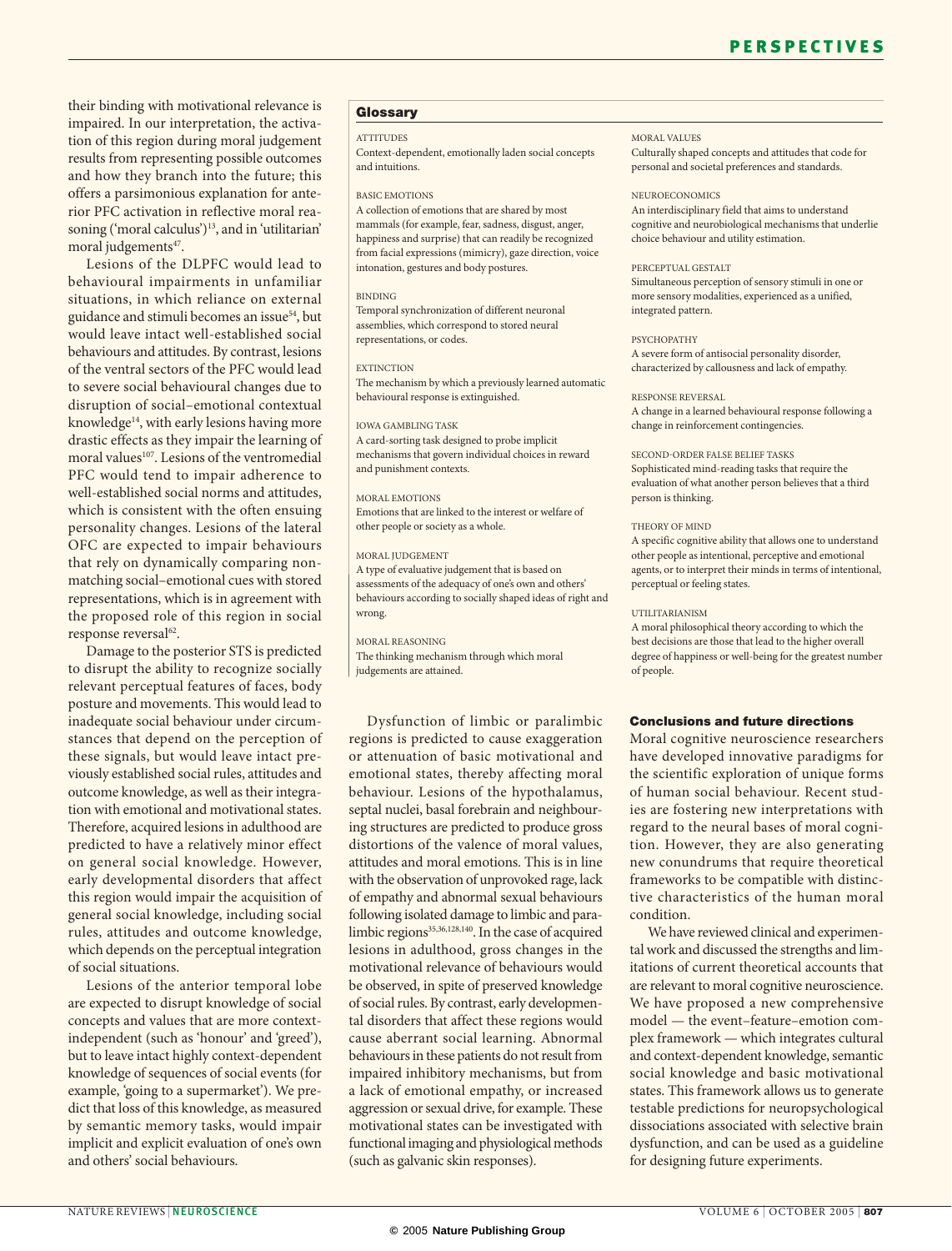Moral cognitive neuroscience can improve assessment, prediction and treatment of behavioural disorders. Understanding the neural basis of moral cognition will help to shape environmental, psychological and medical intervention aimed at promoting prosocial behaviours and social welfare. Future studies will be needed to explore the neural basis of how different individuals and social groups make use of strategies and heuristics to solve moral conflicts. The implications of this new knowledge for how societies conduct business, regulate social behaviour and plan for their futures remain to be seen.

#### *Jorge Moll, Roland Zahn,*

*Frank Krueger and Jordan Grafman are at The Cognitive Neuroscience Section, National Institute of Neurological Disorders and Stroke, Building 10; Room 5C205; MSC 1440, NIH, Bethesda, Maryland 20892-1440, USA.*

*Ricardo de Oliveira-Souza is at the Cognitive and Behavioral Neuroscience Unit, LABS-D'Or Hospital Network, R. Pinheiro Guimaraes 22, 3rd floor, Rio de Janeiro 22281-080, Brazil.*

> *Correspondence to J.G. e-mail: grafmanj@ninds.nih.gov* doi:1038/nrn1768

- Blakemore, S.-J., Winston, J. & Frith, U. Social cognitive neuroscience: where are we heading? *Trends Cogn. Sci.* **8**, 216–222 (2004).
- 2. Wood, J. N. Social cognition and the prefrontal cortex. *Behav. Cogn. Neurosci. Rev.* **2**, 97–114 (2003).
- 3. Adolphs, R. Cognitive neuroscience of human social behaviour. *Nature Rev. Neurosci.* **4**, 165–178 (2003). 4. MacIntyre, A. *After Virtue* (Duckworth, London, 1985).
- 5. Tranel, D. 'Acquired sociopathy': the development of sociopathic behavior following focal brain damage. *Prog. Exp. Pers. Psychopathol. Res.* 285–311 (1994).
- 6. Casebeer, W. D. Moral cognition and its neural constituents. *Nature Rev. Neurosci.* **4**, 840–846 (2003).
- 7. Greene, J. From neural 'is' to moral 'ought': what are the moral implications of neuroscientific moral psychology? *Nature Rev. Neurosci.* **4**, 846–849 (2003).
- 8. Casebeer, W. D. *Natural Ethical Facts: Evolution*, *Connectionism*, *and Moral Cognition* (MIT Press, Cambridge, Massachusetts, USA, 2003).
- 9. Schulkin, J. *Roots of Social Sensitivity and Neural Function* (MIT Press, Cambridge, Massachusetts, USA, 2000).
- 10. Hauser, M. D., Chen, M. K., Chen, F. & Chuang, E. Give unto others: genetically unrelated cotton-top tamarin monkeys preferentially give food to those who altruistically give food back. *Proc. Biol. Sci.* **270**, 2363–2370 (2003).
- 11. de Waal, F. B. M. *Tree of Origin: What Primate Behavior Can Tell Us About Human Social Evolution* (Harvard Univ. Press, Cambridge, Massachusetts, USA, 2001).
- 12. Allman, J., Hakeem, A. & Watson, K. Two phylogenetic specializations in the human brain. *Neuroscientist* **8**, 335–346 (2002).
- 13. Moll, J., de Oliveira-Souza, R. & Eslinger, P. J. Morals and the human brain: a working model. *Neuroreport* **14**, 299–305 (2003).
- 14. Wood, J. N. & Grafman, J. Human prefrontal cortex: processing and representational perspectives. *Nature Rev. Neurosci.* **4**, 139–147 (2003).
- 15. Grafman, J. Similarities and distinctions among current models of prefrontal cortical functions. *Ann. NY Acad. Sci.* **769**, 337–368 (1995).
- 16. Mithen, S. *The Prehistory of the Mind: The Cognitive Origins of Art*, *Religion and Science* (Thames and Hudson, London, 1996).
- 17. Altschuler, E. L., Haroun, A., Ho, B. & Weimer, A. Did Samson have antisocial personality disorder? *Arch. Gen. Psychiatry* **58**, 202–203 (2001).
- 18. Augstein, H. F. J C Prichard's concept of moral insanity a medical theory of the corruption of human nature. *Med. Hist.* **40**, 311–343 (1996).
- 19. Prichard, J. C. in *The Cyclopaedia of Practical Medicine* (eds Forbes, J., Tweedie, A. & Conolly, J.) 10–32; 847–875 (Sherwood, Gilbert and Piper, London, 1833–1835).
- Welt, L. Ueber charackterveranderungen des menschen. *Dtsch Arch. Klin. Med.* **42**, 339–390 (1888). 21. Macmillan, M. *An Odd Kind of Fame: Stories of Phineas*
- *Gage* (MIT Press, Cambridge, Massachusetts, USA, 2000).
- 22. Grafman, J. *et al.* Frontal lobe injuries, violence, and aggression: a report of the Vietnam Head Injury Study. *Neurology* **46**, 1231–1238 (1996).
- 23. Eslinger, P. J. & Damasio, A. R. Severe disturbance of higher cognition after bilateral frontal lobe ablation: patient EVR. *Neurology* **35**, 1731–1741 (1985).
- 24. Anderson, S. W., Bechara, A., Damasio, H., Tranel, D. & Damasio, A. R. Impairment of social and moral behavior related to early damage in human prefrontal cortex. *Nature Neurosci.* **2**, 1032–1037 (1999).
- 25. Eslinger, P. J., Grattan, L. M., Damasio, H. & Damasio, A. R. Developmental consequences of childhood frontal lobe damage. *Arch. Neurol.* **49**, 764–769 (1992).
- 26. Cleckley, H. *The Mask of Sanity* (CV Mosby, St Louis, Missouri, USA, 1964).
- 27. Hare, R. D. *Psychopathy: Theory and Research* (John Wiley, New York, USA, 1970).
- 28. Miller, B. L., Chang, L., Mena, I., Boone, K. & Lesser, I. M. Progressive right frontotemporal degeneration: clinical, neuropsychological and SPECT characteristics. *Dementia* **4**, 204–213 (1993).
- 29. Perry, R. J. *et al.* Hemispheric dominance for emotions empathy and social behaviour: evidence from right and left handers with frontotemporal dementia. *Neurocase* **7**, 145–160 (2001).
- 30. Tranel, D., Bechara, A. & Denburg, N. L. Asymmetric functional roles of right and left ventromedial prefrontal cortices in social conduct, decision-making, and emotional processing. *Cortex* **38**, 589–612 (2002).
- Eslinger, P. J. Adolescent neuropsychological development after early right prefrontal cortex damage. *Dev. Neuropsychol.* **18**, 297–329 (2001).
- 32. Kruesi, M. J., Casanova, M. F., Mannheim, G. & Johnson-Bilder, A. Reduced temporal lobe volume in early onset conduct disorder. *Psychiatry Res.* **132**, 1–11 (2004).
- 33. Allison, T., Puce, A. & McCarthy, G. Social perception from visual cues: role of the STS region. *Trends Cogn. Sci.* **4**, 267–278 (2000).
- 34. Frith, C. D. & Frith, U. Interacting minds a biological basis. *Science* **286**, 1692–1695 (1999).
- 35. Burns, J. M. & Swerdlow, R. H. Right orbitofrontal tumor with pedophilia symptom and constructional apraxia sign. *Arch. Neurol.* **60**, 437–440 (2003).
- 36. Weissenberger, A. A. *et al.* Aggression and psychiatric comorbidity in children with hypothalamic hamartomas and their unaffected siblings. *J. Am. Acad. Child Adolesc. Psychiatry* **40**, 696–703 (2001).
- 37. Muller, J. L. *et al.* Abnormalities in emotion processing within cortical and subcortical regions in criminal psychopaths: evidence from a functional magnetic resonance imaging study using pictures with emotional content. *Biol. Psychiatry* **54**, 152–162 (2003).
- 38. Soderstrom, H. *et al.* Reduced frontotemporal perfusion in psychopathic personality. *Psychiatry Res* **114**, 81–94 (2002).
- 39. Kiehl, K. A. *et al.* Limbic abnormalities in affective processing by criminal psychopaths as revealed by functional magnetic resonance imaging. *Biol. Psychiatry* **50**, 677–684 (2001).
- 40. Raine, A., Lencz, T., Bihrle, S., LaCasse, L. & Colletti, P. Reduced prefrontal gray matter volume and reduced autonomic activity in antisocial personality disorder. *Arch. Gen. Psychiatry* **57**, 119–127; discussion 128–129 (2000).
- 41. Beer, J. S., Heerey, E. A., Keltner, D., Scabini, D. & Knight, R. T. The regulatory function of self-conscious emotion: insights from patients with orbitofrontal damage. *J. Pers. Soc. Psychol.* **85**, 594–604 (2003).
- 42. Camille, N. *et al.* The involvement of the orbitofrontal cortex in the experience of regret. *Science* **304**, 1167–1170 (2004).
- 43. Moll, J., Eslinger, P. J. & Oliveira-Souza, R. Frontopolar and anterior temporal cortex activation in a moral judgment task: preliminary functional MRI results in normal subjects. *Arq. Neuropsiquiatr.* **59**, 657–664 (2001).
- 44. Moll, J., de Oliveira-Souza, R., Bramati, I. E. & Grafman, J. Functional networks in emotional moral and nonmoral social judgments. *Neuroimage* **16**, 696–703 (2002).
- 45. Heekeren, H. R., Wartenburger, I., Schmidt, H., Schwintowski, H. P. & Villringer, A. An fMRI study of simple ethical decision-making. *Neuroreport* **14**, 1215–1219 (2003).
- 46. Greene, J. D., Sommerville, R. B., Nystrom, L. E., Darley, J. M. & Cohen, J. D. An fMRI investigation of emotional engagement in moral judgment. *Science* **293**, 2105–2108 (2001).
- 47. Greene, J. D., Nystrom, L. E., Engell, A. D., Darley, J. M. & Cohen, J. D. The neural bases of cognitive conflict and control in moral judgment. *Neuron* **44**, 389–400 (2004).
- 48. Moll, J. *et al.* The neural correlates of moral sensitivity: a functional magnetic resonance imaging investigation of basic and moral emotions. *J. Neurosci.* **22**, 2730–2736  $(2002)$
- 49. Shin, L. M. *et al.* Activation of anterior paralimbic structures during guilt-related script-driven imagery. *Biol. Psychiatry* **48**, 43–50 (2000).
- 50. Takahashi, H. *et al.* Brain activation associated with evaluative processes of guilt and embarrassment: an fMRI study. *Neuroimage* **23**, 967–974 (2004).
- 51. Berthoz, S., Armony, J. L., Blair, R. J. & Dolan, R. J. An fMRI study of intentional and unintentional (embarrassing) violations of social norms. *Brain* **125**, 1696–1708 (2002).
- 52. Dougherty, D. D. *et al.* Anger in healthy men: a PET study using script-driven imagery. *Biol. Psychiatry* **46**, 466–472 (1999).
- 53. Heekeren, H. R. *et al.* Influence of bodily harm on neural correlates of semantic and moral decision-making. *Neuroimage* **24**, 887–897 (2005).
- 54. Miller, E. K. & Cohen, J. D. An integrative theory of prefrontal cortex function. *Annu. Rev. Neurosci.* **24**, 167–202 (2001).
- 55. Fellows, L. K. & Farah, M. J. Is anterior cingulate cortex necessary for cognitive control? *Brain* **128**, 788–796 (2005).
- 56. Damasio, A. R., Tranel, D. & Damasio, H. Individuals with sociopathic behavior caused by frontal damage fail to respond autonomically to social stimuli. *Behav. Brain Res.* **41**, 81–94 (1990).
- Newman, J. P., Patterson, C. M. & Kosson, D. S. Response perseveration in psychopaths. *J. Abnorm. Psychol.* **96**, 145–148 (1987).
- 58. Bechara, A., Damasio, H., Tranel, D. & Damasio, A. R. Deciding advantageously before knowing the advantageous strategy. *Science* **275**, 1293–1295 (1997).
- 59. Bechara, A., Tranel, D. & Damasio, H. Characterization of the decision-making deficit of patients with ventromedial prefrontal cortex lesions. *Brain* **123**, 2189–2202 (2000).
- 60. Zahn, T. P., Grafman, J. & Tranel, D. Frontal lobe lesions and electrodermal activity: effects of significance. *Neuropsychologia* **37**, 1227–1241 (1999).
- 61. Maia, T. V. & McClelland, J. L. A reexamination of the evidence for the somatic marker hypothesis: what participants really know in the Iowa gambling task. *Proc. Natl Acad. Sci. USA* **101**, 16075–16080 (2004).
- 62. Blair, R. J. & Cipolotti, L. Impaired social response reversal. A case of 'acquired sociopathy'. *Brain* **123**, 1122–1141 (2000).
- 63. Fellows, L. K. & Farah, M. J. Different underlying impairments in decision-making following ventromedial and dorsolateral frontal lobe damage in humans. *Cereb. Cortex* **15**, 58–63 (2005).
- 64. Rolls, E. T., Hornak, J., Wade, D. & McGrath, J. Emotionrelated learning in patients with social and emotional changes associated with frontal lobe damage. *J. Neurol.*
- *Neurosurg. Psychiatry* **57**, 1518–1524 (1994). 65. Rolls, E. T. The orbitofrontal cortex and reward. *Cereb. Cortex* **10**, 284–294 (2000).
- 66. Kringelbach, M. L. & Rolls, E. T. Neural correlates of rapid reversal learning in a simple model of human social interaction. *Neuroimage* **20**, 1371–1383 (2003).
- 67. O'Doherty, J., Kringelbach, M. L., Rolls, E. T., Hornak, J. & Andrews, C. Abstract reward and punishment representations in the human orbitofrontal cortex. *Nature Neurosci.* **4**, 95–102 (2001).
- 68. Hornak, J. *et al.* Reward-related reversal learning after surgical excisions in orbito-frontal or dorsolateral prefrontal cortex in humans. *J. Cogn. Neurosci.* **16**, 463–478 (2004).
- 69. Blair, R. J. Neurocognitive models of aggression, the antisocial personality disorders, and psychopathy. *J. Neurol. Neurosurg. Psychiatry* **71**, 727–731 (2001).
- 70. Blair, R. J. The roles of orbital frontal cortex in the modulation of antisocial behavior. *Brain Cogn.* **55**, 198–208 (2004).
- 71. Adolphs, R., Tranel, D. & Damasio, A. R. The human amygdala in social judgment. *Nature* **393**, 470–474 (1998).